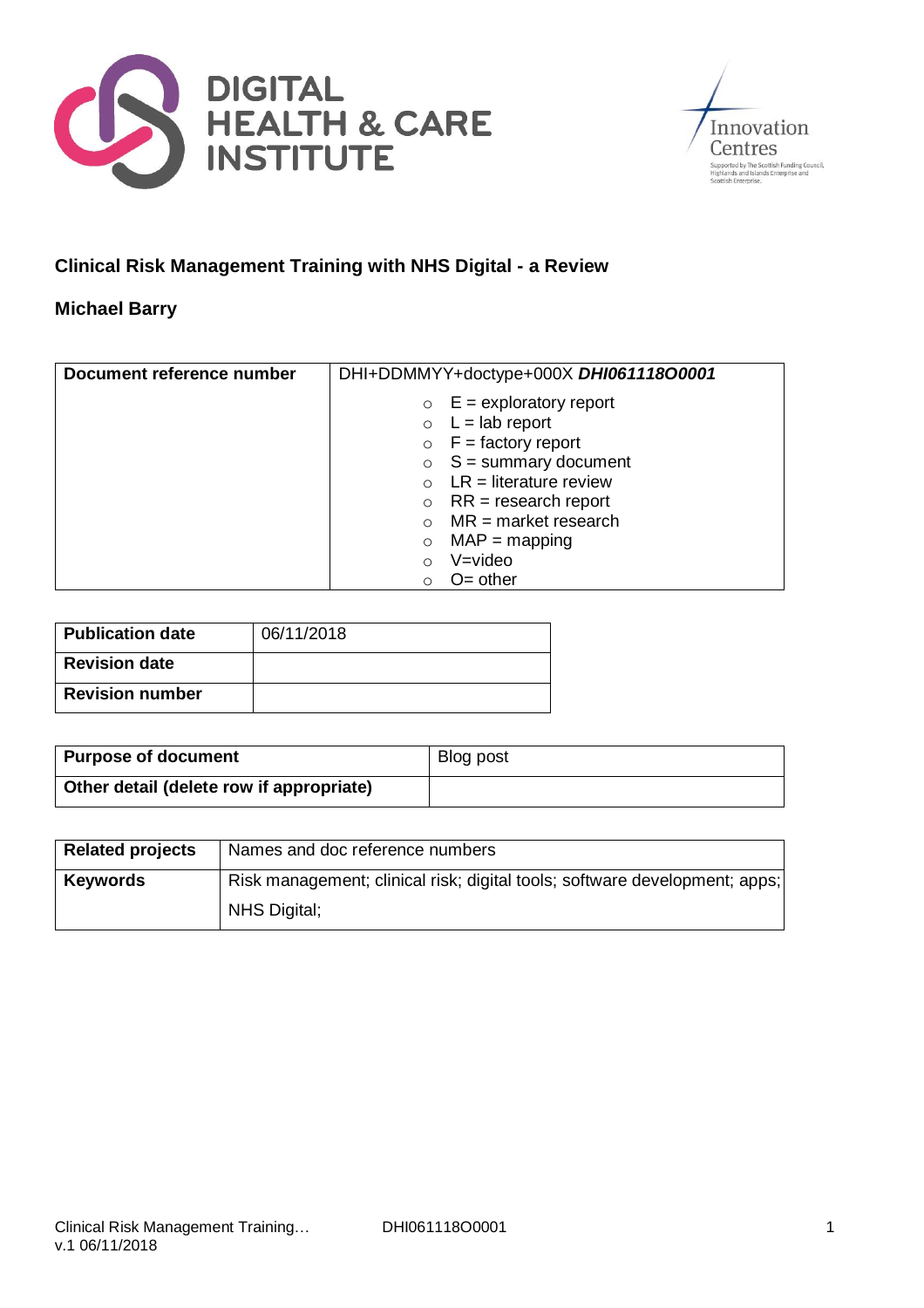



# **Clinical Risk Management Training with NHS Digital - a Review Michael Barry**

After completing the **Maker's Academy software [development](https://makers.tech/) course** in 2016, I entered 2017 as a fresh faced self-titled "Clinician Software Developer", thinking I would change the system by building the technology I felt was missing.

I started with some low hanging fruit to test out my skills - digitising the "heart attack" treatment pathway in the Emergency Department. I had visions of people using my app to decide how to manage patients, replacing the tatty sheet of paper currently pasted to the Emergency Department wall. The **app [looked](https://highsteacs.com/) great**, and the specialists I built it with loved it.

But the first time I tried to use it on a hospital computer, it took me to the wrong decision each time I used it. It turned out that the Microsoft Internet browser worked slightly differently to the Google Chrome browser that I had built it with.

If this had happened in real life, the worst case scenario would have been that a patient having a heart attack might not have been recognised...

It was simple to fix the problem but it scared me. What else had I missed?

That experience made me realise two things. Firstly, clinicians shouldn't build digital tools **on their own -** there are too many requirements and risks. You need a team behind you to look at user experience, security, interoperability with other systems etc. And secondly, I've come to realise that clinical risk analysis is one of the keys to creating safe digital tools.

### **Clinical risk**

The digital tools we use in the clinical environment have real potential to do harm (otherwise called "risk").

There are many aspects to assuring the quality of a digital tool - for example the **NHS Digital ["Digital](https://developer.nhs.uk/digital-tools/daq/) Assessment [Questionnaire"](https://developer.nhs.uk/digital-tools/daq/)** and the **NHS Scotland "Quality Assurance [Framework"](http://rightdecision.scot.nhs.uk/build)** provide solid guidance on this process which is rightly comprehensive and robust. A key section in these documents is about clinical risk management and that is where I want to focus this article because I am currently on the train back from Leeds where I completed the **NHS Digital "Clinical Risk [Management"](https://digital.nhs.uk/services/solution-assurance/the-clinical-safety-team/clinical-risk-management-training) [training](https://digital.nhs.uk/services/solution-assurance/the-clinical-safety-team/clinical-risk-management-training)**, providing me with the knowledge to fill the role of "Clinical Safety Officer".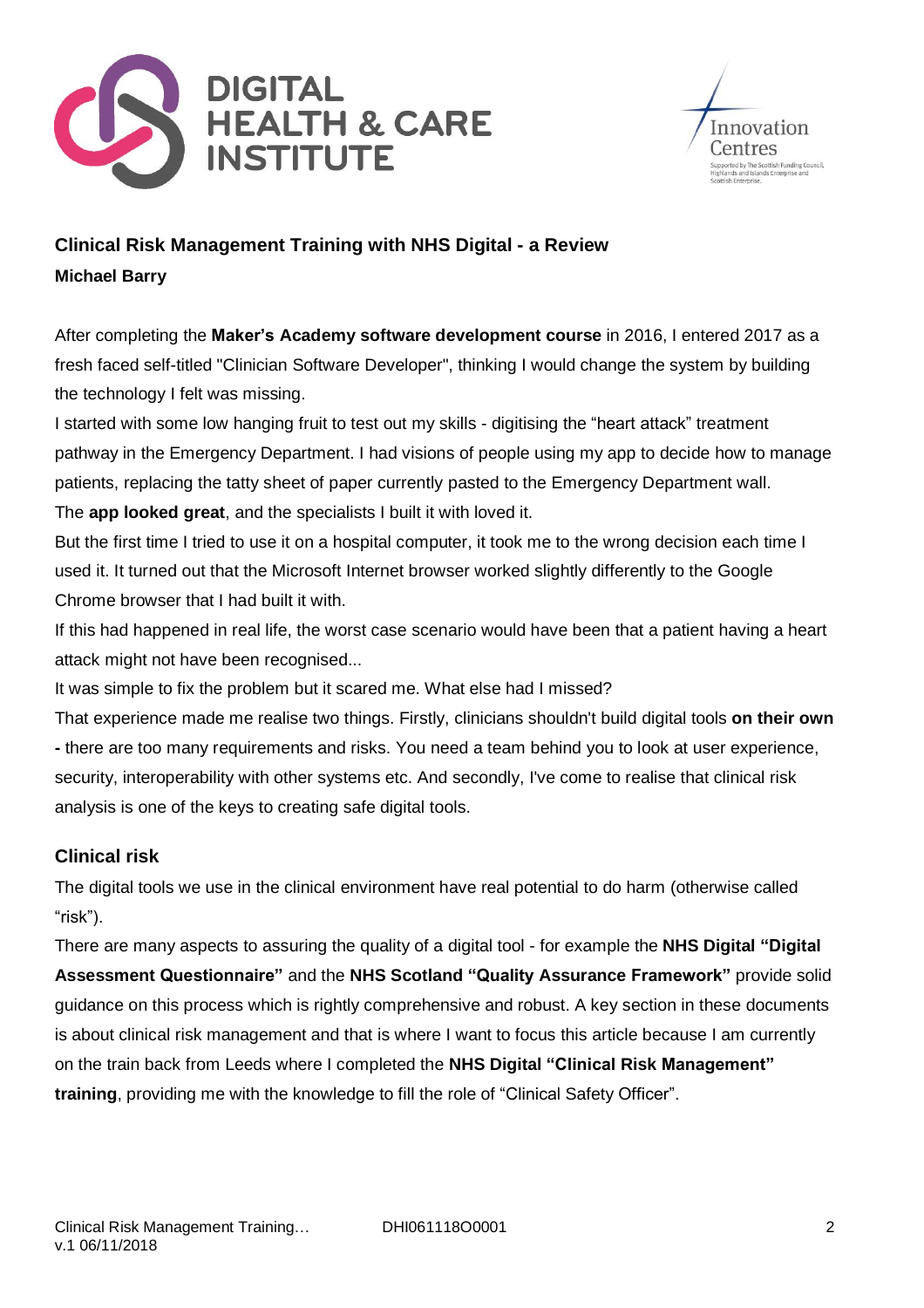



# **What is Clinical Risk Management?**

In its simplest form, any risk management process should provide answers to the following questions:

- What can go wrong?
- How serious would it be?
- How likely is it?
- What should we do about it?

Specifically for clinical risk management, we are looking at any "Health IT system" including any "product used to provide electronic information for health or social care purposes. The product may be hardware, software or a combination". This also includes software which is classified as a medical device.

NHS Digital has been mandated by NHS England via the Health and Social Care Act 2012 to publish two standards relating to clinical safety:

- **DCB0129 Clinical Risk [Management:](https://digital.nhs.uk/data-and-information/information-standards/information-standards-and-data-collections-including-extractions/publications-and-notifications/standards-and-collections/dcb0129-clinical-risk-management-its-application-in-the-manufacture-of-health-it-systems) its Application in the Manufacture of Health IT Systems** this standard sets clinical risk management requirements for Manufacturers of health IT systems.
- **DCB0160 Clinical Risk [Management:](https://digital.nhs.uk/data-and-information/information-standards/information-standards-and-data-collections-including-extractions/publications-and-notifications/standards-and-collections/dcb0160-clinical-risk-management-its-application-in-the-deployment-and-use-of-health-it-systems) its Application in the Deployment and Use of Health IT [Systems](https://digital.nhs.uk/data-and-information/information-standards/information-standards-and-data-collections-including-extractions/publications-and-notifications/standards-and-collections/dcb0160-clinical-risk-management-its-application-in-the-deployment-and-use-of-health-it-systems)** - This standard requires a health organisation to establish a framework within which the clinical risks associated with the deployment and implementation of a new or modified health IT system are properly managed.

These are actually very readable, and provide a framework for 1) the manufacturer of a Health IT system (which may be an SME, a corporate organisation or a public sector organisation (DCB0129) and 2) the deployer of a Health IT system (which may be an NHS or social care organisation) (DCB0160).

### **What manufacturers and deployers need to do**

At a high level, both standards recommend roughly the following.

- 1. Your organisation should have a clinical risk management process.
- 2. The clinical risk management process should involve:
	- o Risk Analysis
		- **EXEC** Identifying hazards to patients
		- **E** Estimating "risk" based on the likelihood and the severity of the harm that could be caused
	- $\circ$  Risk Evaluation deciding whether the risk to the patient are acceptable or not
	- o Risk Control for the risks that are unacceptable, using techniques to mitigate and reduce the risks to acceptable levels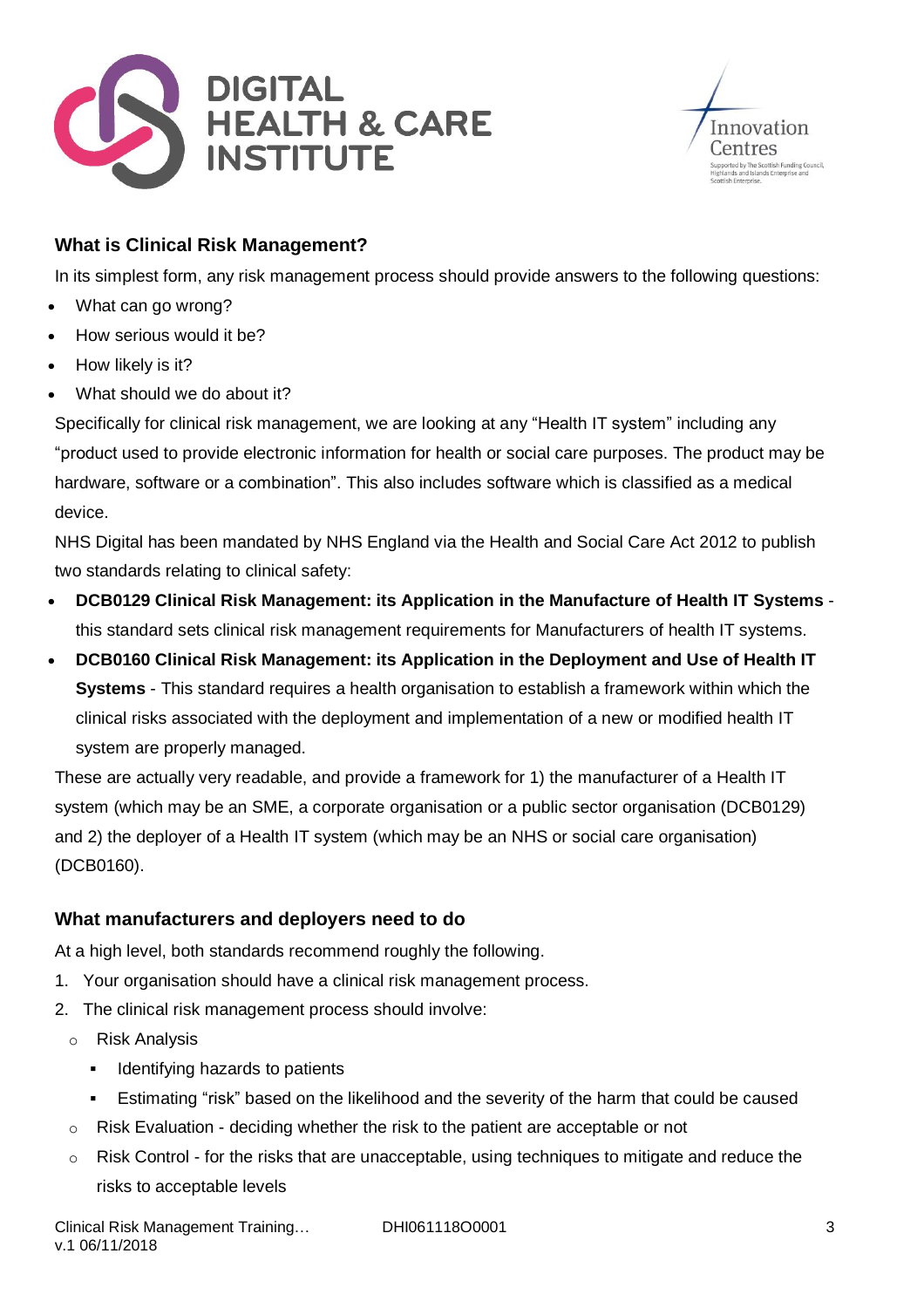



3. You should keep a Clinical Risk Management File which contains documentation of your compliance with the standards

4. Each project should have a Clinical Risk Management Plan

5. Throughout the project, you should have different iterations of a Clinical Safety Case Report - this is a summary document which shows your argument & evidence for the clinical safety (or not) of the Health IT system.

6. Each project should have a Hazard Log that documents all the points in 2 above.

7. The Clinical Safety Officer must approve the Clinical Risk Management Plan, the Clinical Safety Case Report, the Hazard Log

8. The Clinical Safety Officer must be a clinician with current registration

For examples of the documentation I have named, read the implementation guides found on the standards pages (eg DCB0160 can be found **[here](https://digital.nhs.uk/data-and-information/information-standards/information-standards-and-data-collections-including-extractions/publications-and-notifications/standards-and-collections/dcb0160-clinical-risk-management-its-application-in-the-deployment-and-use-of-health-it-systems)**). NB *The above is a non-comprehensive high level overview for informational sake.*

### **Risk Management versus Clinical Risk Management**

Importantly, **clinical** risk management is different to standard project management risk assessments, because it is all about the **risk of harm to patients** - not about financial or other business risks. This has been a mistake that we have seen in submissions to the NHS Scotland Mobile App "Quality Assurance Framework" working group pilot.

### **Clinical Safety Officer**

The clinical safety officer role is an interesting one.

Clinicians involved in digital health often do it as a hobby rather than via a specific role - this was also recognised in **the 2016 [Wachter](https://www.gov.uk/government/publications/using-information-technology-to-improve-the-nhs) review**, who recommended formalisation of the Clinical Informatician role and creation of Chief Clinical Informatician roles in health boards/trusts.

The "Clinical Safety Officer" role represents another such formalisation for a clinical innovator, and would probably make an excellent part-time mix with a clinical job.

I've seen several companies advertising for this role, and I think the skill set will become increasingly valuable. One company (which I won't name) posted a Clinical Safety Officer role on their website, with the following responsibilities:

*Responsibilities*

- *Conducting clinical risk assessment for products*
- *Creating and maintaining key safety documentation, including:*